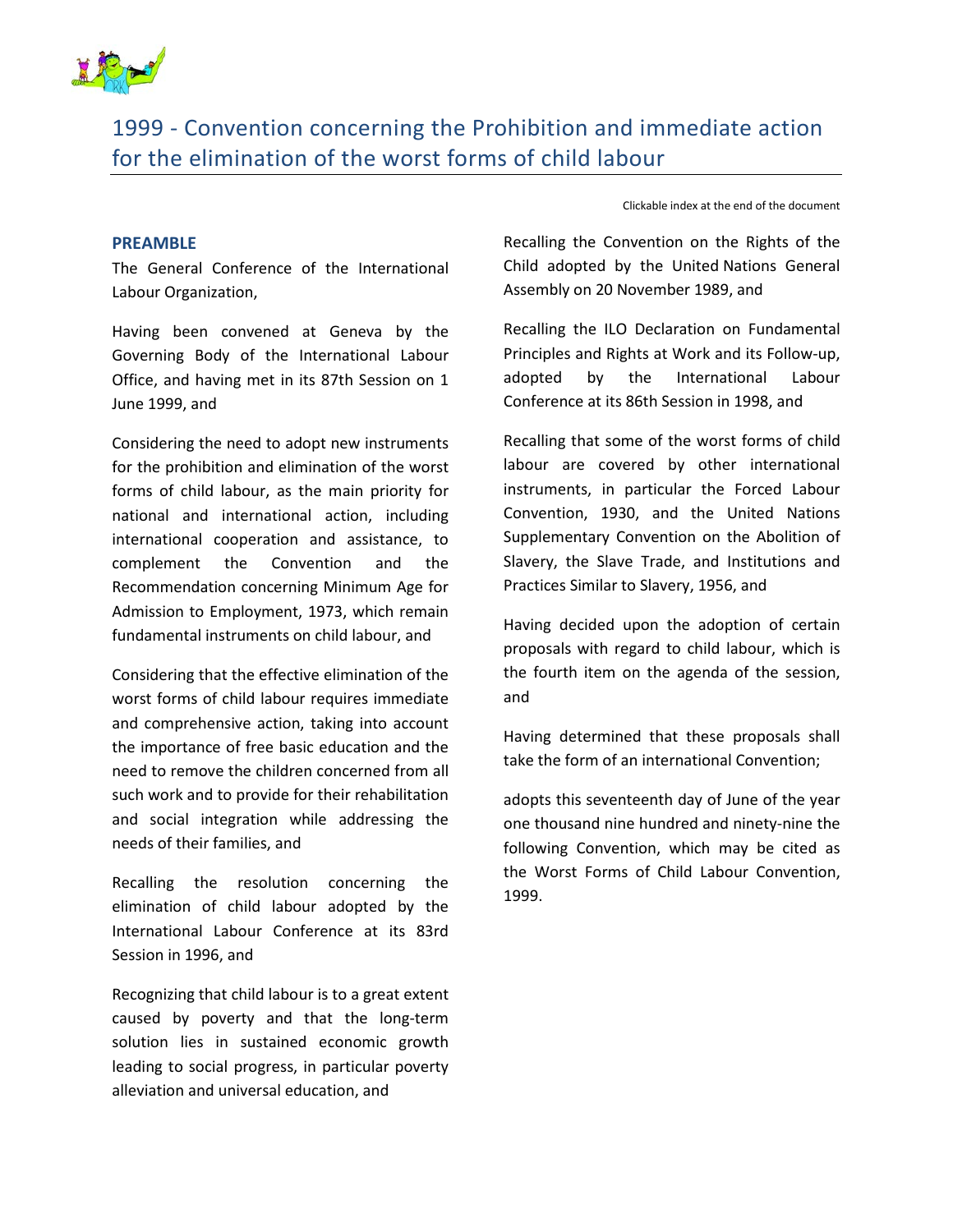

## <span id="page-1-0"></span>**Article 1**

Each Member which ratifies this Convention shall take immediate and effective measures to secure the prohibition and elimination of the worst forms of child labour as a matter of urgency.

## <span id="page-1-1"></span>**Article 2**

For the purposes of this Convention, the term "child" shall apply to all persons under the age of 18.

## <span id="page-1-2"></span>**Article 3**

For the purposes of this Convention, the term "the worst forms of child labour" comprises:

all forms of slavery or practices similar to slavery, such as the sale and trafficking of children, debt bondage and serfdom and forced or compulsory labour, including forced or compulsory recruitment of children for use in armed conflict;

the use, procuring or offering of a child for prostitution, for the production of pornography or for pornographic performances;

the use, procuring or offering of a child for illicit activities, in particular for the production and trafficking of drugs as defined in the relevant international treaties;

work which, by its nature or the circumstances in which it is carried out, is likely to harm the health, safety or morals of children.

## <span id="page-1-3"></span>**Article 4**

The types of work referred to under Article 3(d) shall be determined by national laws or regulations or by the competent authority, after consultation with the organizations of employers and workers concerned, taking into consideration relevant international standards,

in particular Paragraphs 3 and 4 of the Worst Forms of Child Labour Recommendation, 1999.

The competent authority, after consultation with the organizations of employers and workers concerned, shall identify where the types of work so determined exist.

The list of the types of work determined under paragraph 1 of this Article shall be periodically examined and revised as necessary, in consultation with the organizations of employers and workers concerned.

## <span id="page-1-4"></span>**Article 5**

Each Member shall, after consultation with employers' and workers' organizations, establish or designate appropriate mechanisms to monitor the implementation of the provisions giving effect to this Convention.

## <span id="page-1-5"></span>**Article 6**

Each Member shall design and implement programmes of action to eliminate as a priority the worst forms of child labour.

Such programmes of action shall be designed and implemented in consultation with relevant government institutions and employers' and workers' organizations, taking into consideration the views of other concerned groups as appropriate.

## <span id="page-1-6"></span>**Article 7**

Each Member shall take all necessary measures to ensure the effective implementation and enforcement of the provisions giving effect to this Convention including the provision and application of penal sanctions or, as appropriate, other sanctions.

Each Member shall, taking into account the importance of education in eliminating child

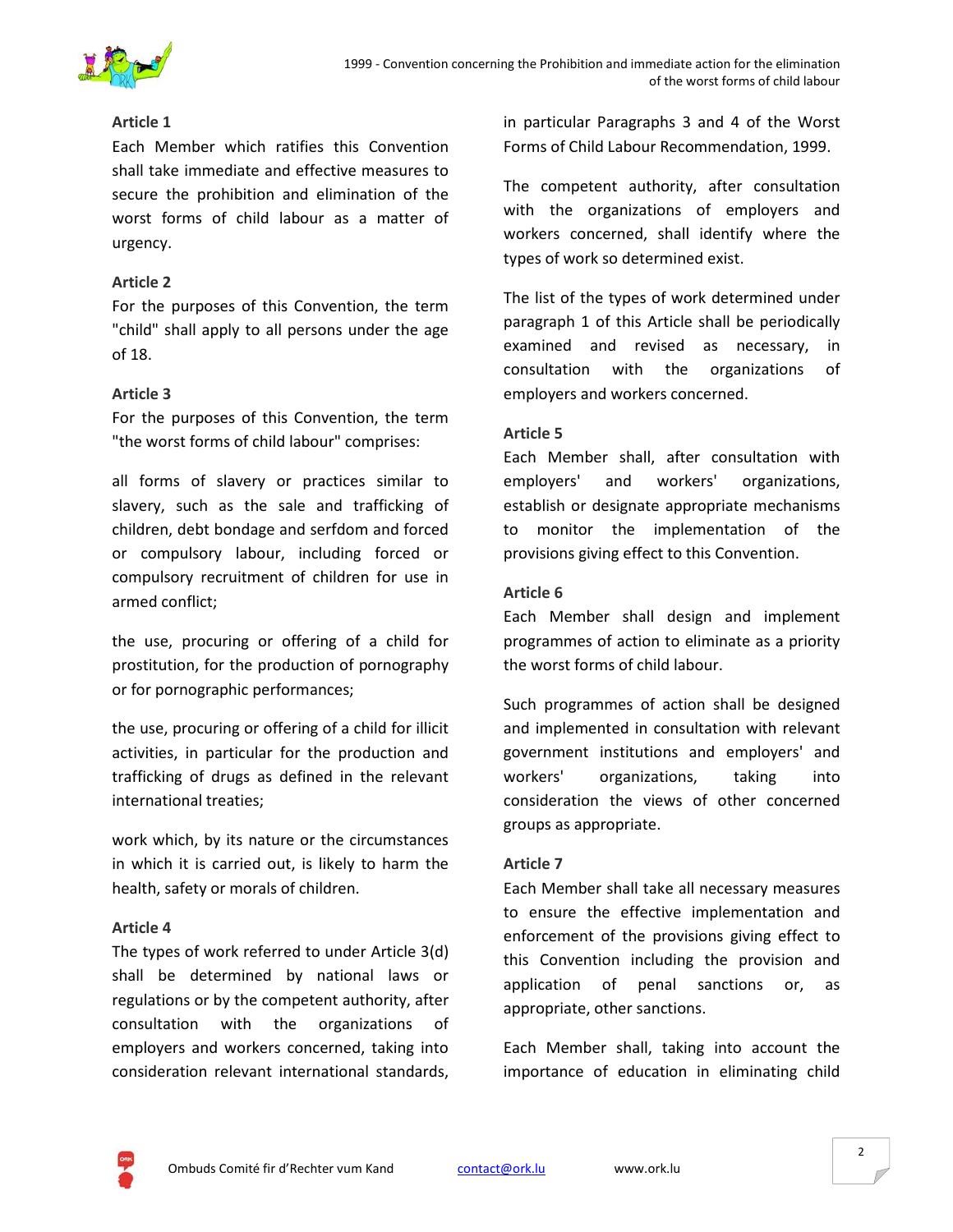

labour, take effective and time-bound measures to:

prevent the engagement of children in the worst forms of child labour;

provide the necessary and appropriate direct assistance for the removal of children from the worst forms of child labour and for their rehabilitation and social integration;

ensure access to free basic education, and, wherever possible and appropriate, vocational training, for all children removed from the worst forms of child labour;

identify and reach out to children at special risk; and

take account of the special situation of girls.

Each Member shall designate the competent authority responsible for the implementation of the provisions giving effect to this Convention.

## <span id="page-2-0"></span>**Article 8**

Members shall take appropriate steps to assist one another in giving effect to the provisions of this Convention through enhanced international cooperation and/or assistance including support for social and economic development, poverty eradication programmes and universal education.

## <span id="page-2-1"></span>**Article 9**

The formal ratifications of this Convention shall be communicated to the Director-General of the International Labour Office for registration.

## <span id="page-2-2"></span>**Article 10**

This Convention shall be binding only upon those Members of the International Labour Organization whose ratifications have been registered with the Director-General of the International Labour Office.

It shall come into force 12 months after the date on which the ratifications of two Members have been registered with the Director-General.

Thereafter, this Convention shall come into force for any Member 12 months after the date on which its ratification has been registered.

## <span id="page-2-3"></span>**Article 11**

A Member which has ratified this Convention may denounce it after the expiration of ten years from the date on which the Convention first comes into force, by an act communicated to the Director-General of the International Labour Office for registration. Such denunciation shall not take effect until one year after the date on which it is registered.

Each Member which has ratified this Convention and which does not, within the year following the expiration of the period of ten years mentioned in the preceding paragraph, exercise the right of denunciation provided for in this Article, will be bound for another period of ten years and, thereafter, may denounce this Convention at the expiration of each period of ten years under the terms provided for in this Article.

## <span id="page-2-4"></span>**Article 12**

The Director-General of the International Labour Office shall notify all Members of the International Labour Organization of the registration of all ratifications and acts of denunciation communicated by the Members of the Organization.

When notifying the Members of the Organization of the registration of the second ratification, the Director-General shall draw the attention of the Members of the Organization to the date upon which the Convention shall come into force.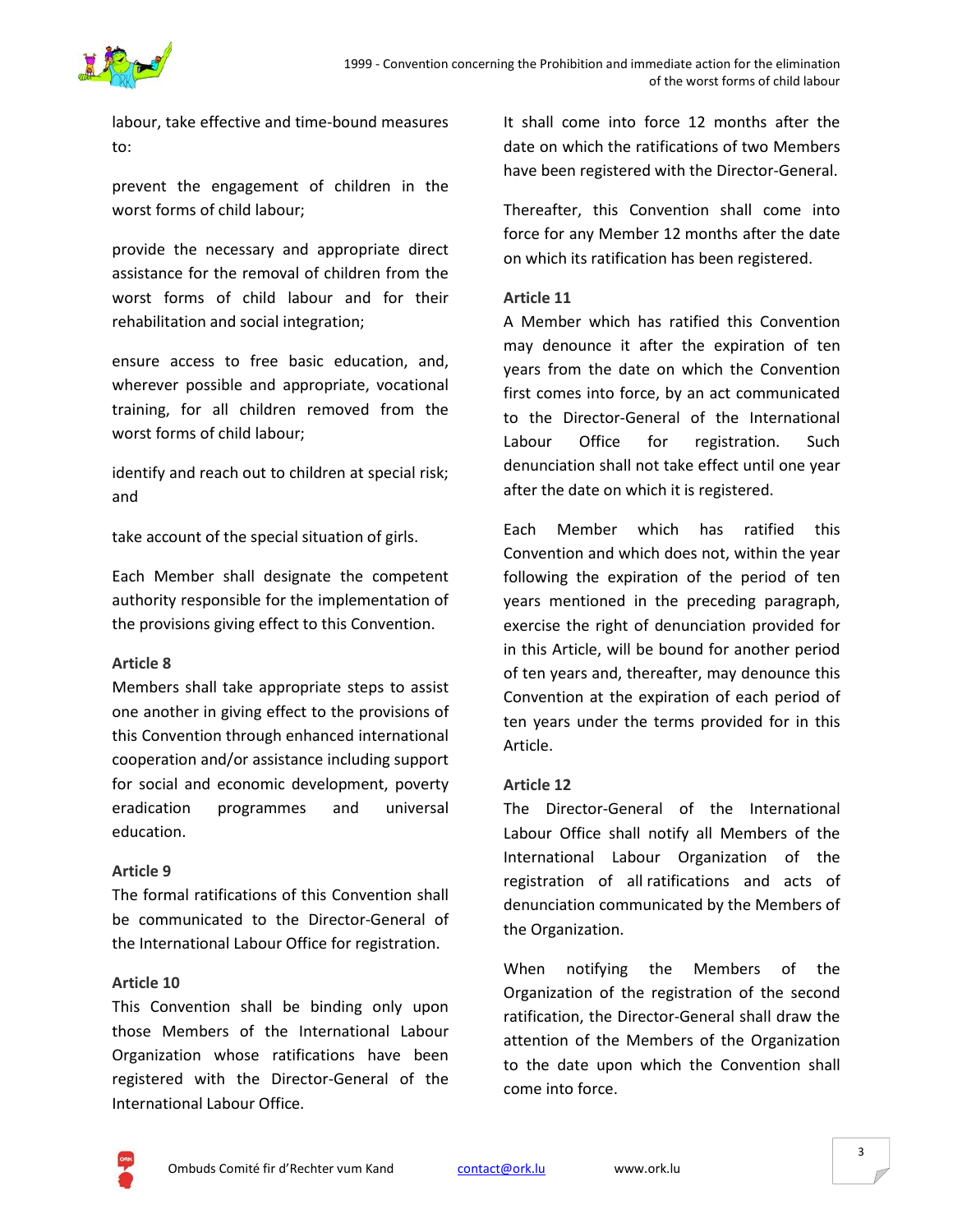

#### <span id="page-3-0"></span>**Article 13**

The Director-General of the International Labour Office shall communicate to the Secretary-General of the United Nations, for registration in accordance with article 102 of the Charter of the United Nations, full particulars of all ratifications and acts of denunciation registered by the Director-General in accordance with the provisions of the preceding Articles.

#### <span id="page-3-1"></span>**Article 14**

At such times as it may consider necessary, the Governing Body of the International Labour Office shall present to the General Conference a report on the working of this Convention and shall examine the desirability of placing on the agenda of the Conference the question of its revision in whole or in part.

#### <span id="page-3-2"></span>**Article 15**

Should the Conference adopt a new Convention revising this Convention in whole or in part,

then, unless the new Convention otherwise provides --

the ratification by a Member of the new revising Convention shall ipso jure involve the immediate denunciation of this Convention, notwithstanding the provisions of Article 11 above, if and when the new revising Convention shall have come into force;

as from the date when the new revising Convention comes into force, this Convention shall cease to be open to ratification by the Members.

This Convention shall in any case remain in force in its actual form and content for those Members which have ratified it but have not ratified the revising Convention.

#### <span id="page-3-3"></span>**Article 16**

The English and French versions of the text of this Convention are equally authoritative.